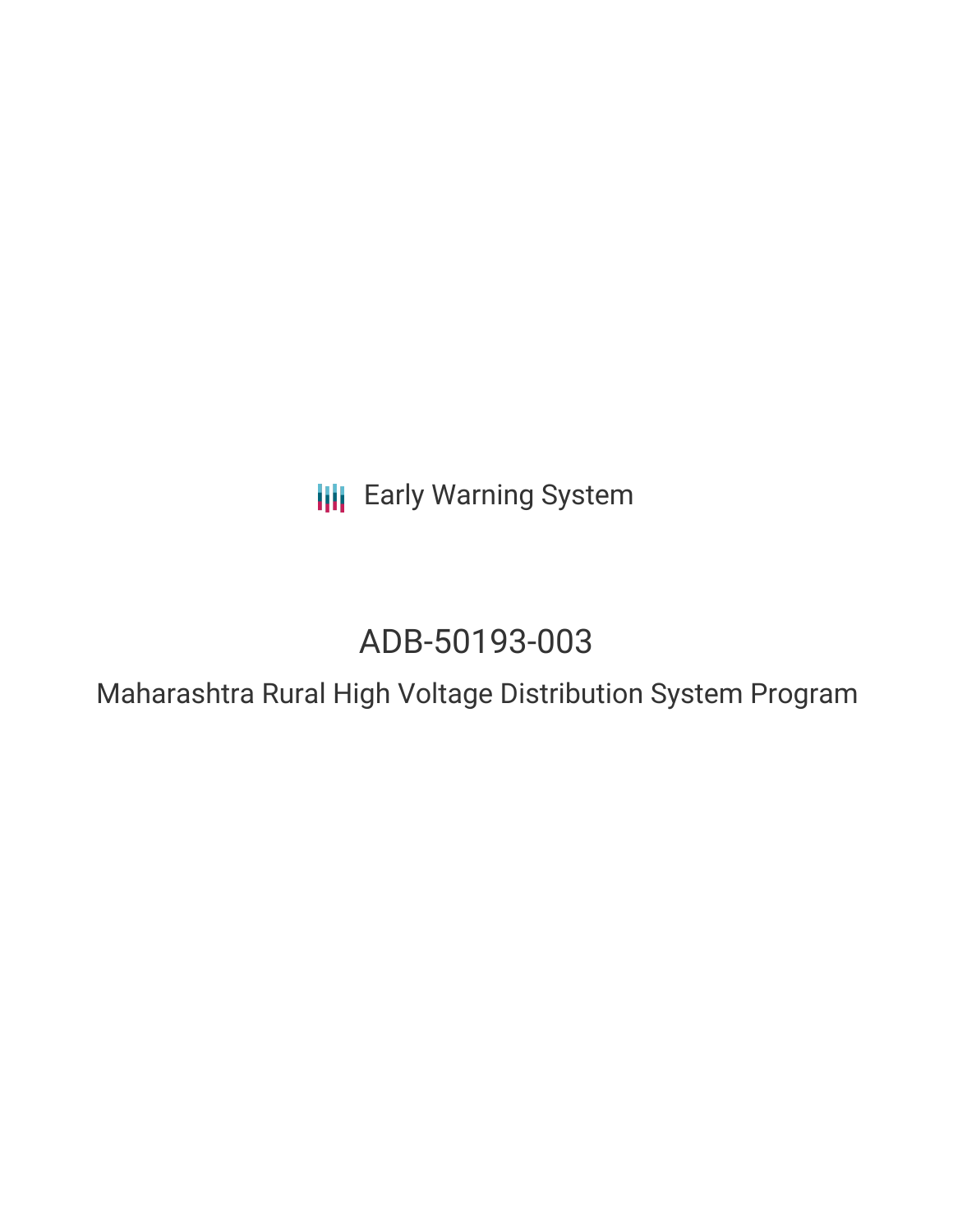

#### **Quick Facts**

| <b>Countries</b>               | India                        |
|--------------------------------|------------------------------|
| <b>Specific Location</b>       | Maharashtra                  |
| <b>Financial Institutions</b>  | Asian Development Bank (ADB) |
| <b>Status</b>                  | Proposed                     |
| <b>Bank Risk Rating</b>        | B                            |
| <b>Borrower</b>                | Government of India          |
| <b>Sectors</b>                 | Energy                       |
| <b>Investment Type(s)</b>      | Loan                         |
| <b>Investment Amount (USD)</b> | \$346.00 million             |
| <b>Loan Amount (USD)</b>       | \$346,00 million             |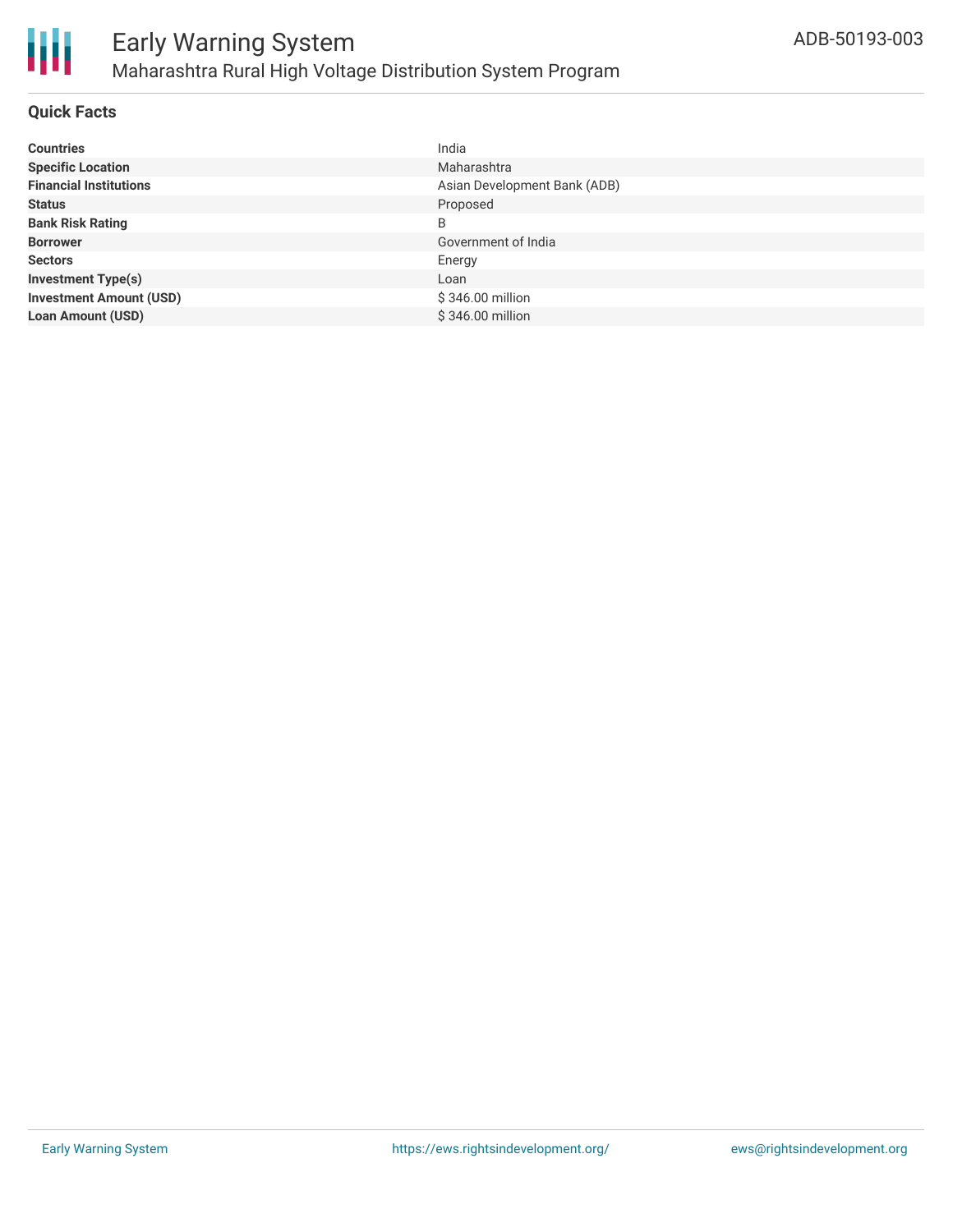

### **Project Description**

According to the bank website, "The Asian Development Bank (ADB) has financed HVDS projects in India for reliable supply to rural customers through conventional project loan or program loan approach. Maharashtra State Electricity Distribution Company Limited (MSEDCL) and Government of Maharashtra (GOM) have requested the result-based lending (RBL) approach. The RBL is suitable for the following reasons (i) it uses MSEDCL's systems that contribute to institutional strengthening beyond the RBL; (ii) strong government interest and ownership of the rural electrification program; (iii) it would help lower transaction costs for over 600 small-scale contracts during implementation; and (iv) the focus on results and the government's willingness to link disbursements to results."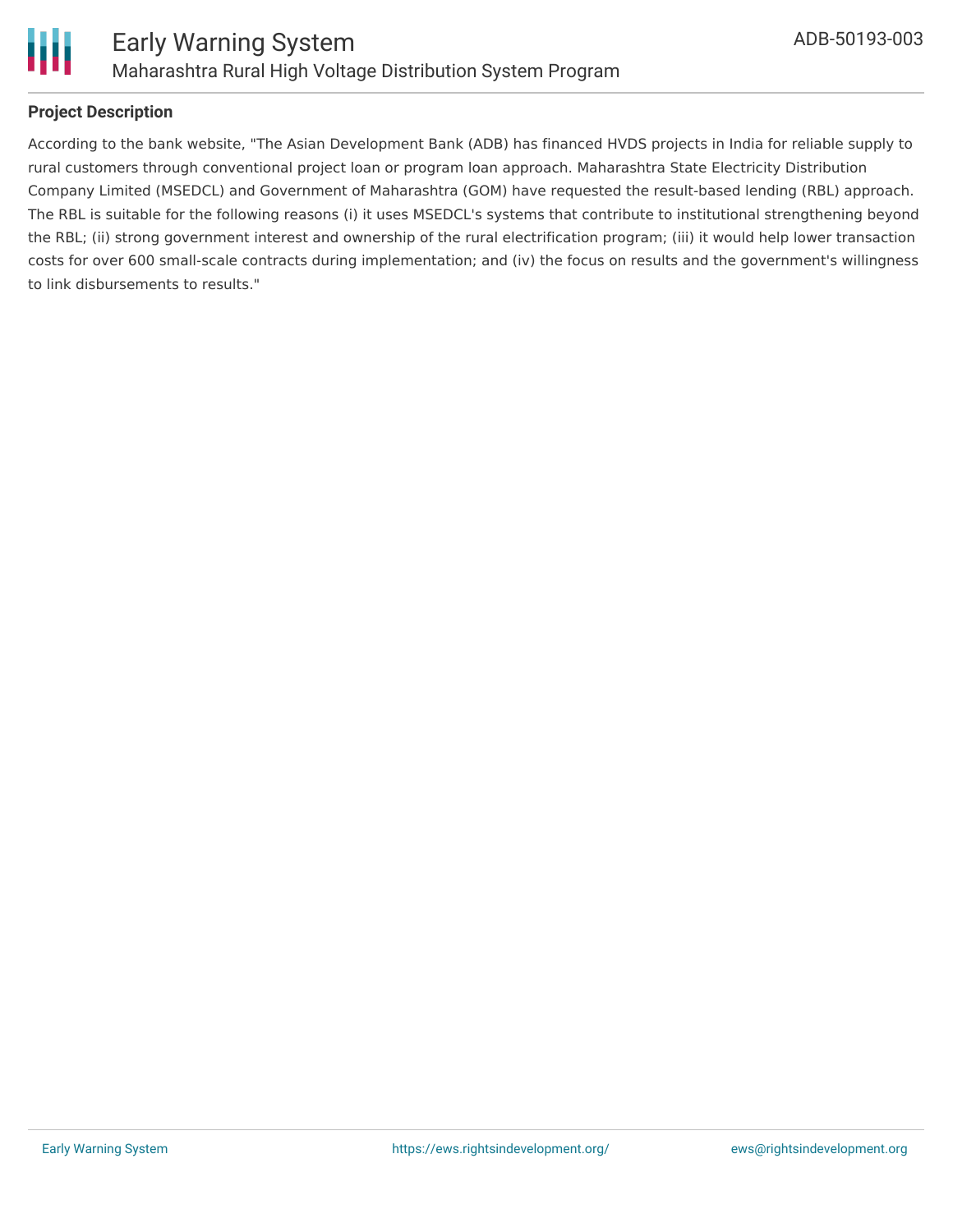

#### **Investment Description**

Asian Development Bank (ADB)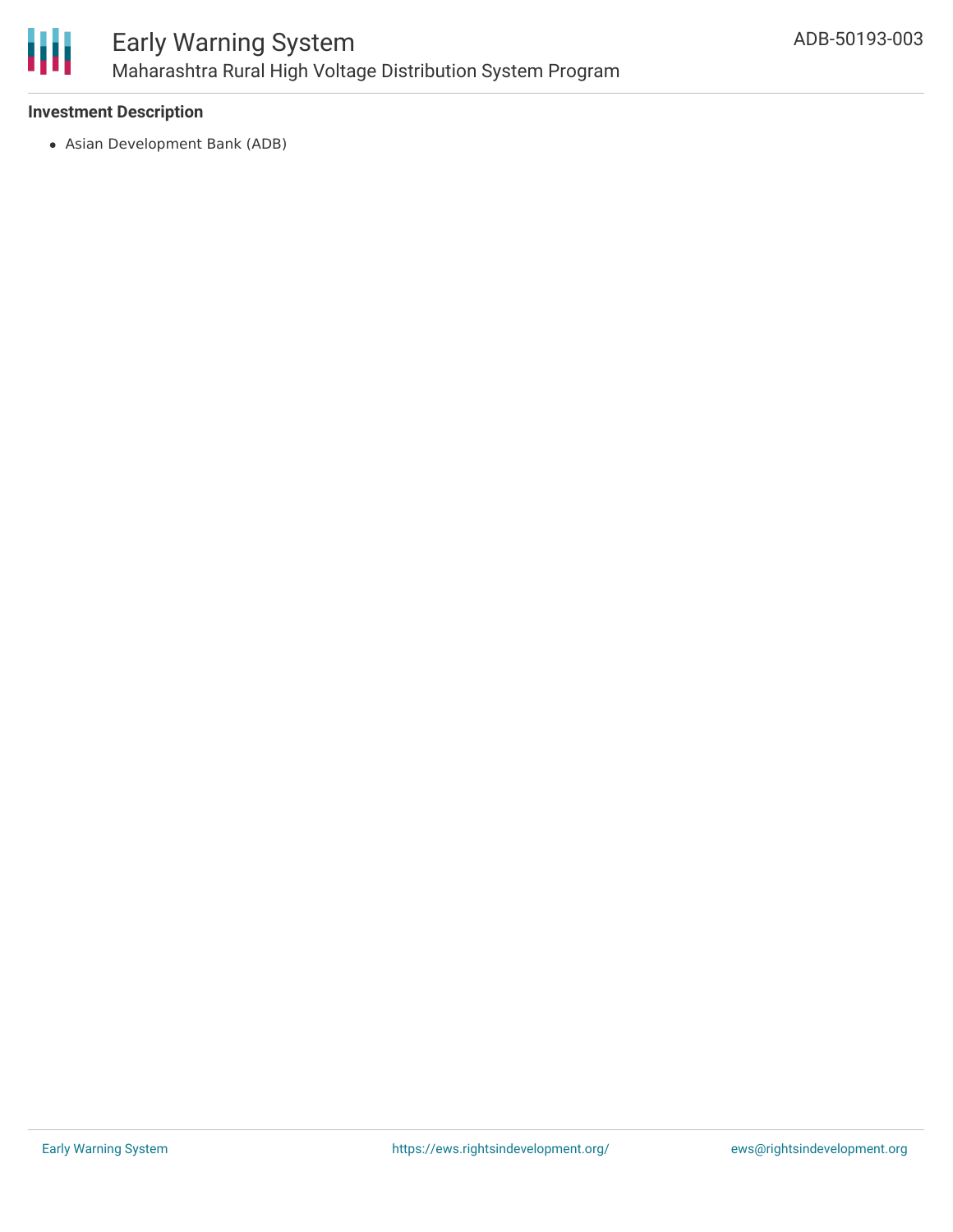

# Early Warning System Maharashtra Rural High Voltage Distribution System Program

| <b>Private Actor 1</b> | <b>Private Actor</b> Private Actor<br>1 Role | l Sector |        | <b>Relation</b> Private Actor 2                            | <b>Private Actor</b> Private Actor<br>2 Role | 2 Sector |
|------------------------|----------------------------------------------|----------|--------|------------------------------------------------------------|----------------------------------------------|----------|
|                        | $\overline{\phantom{0}}$                     |          | $\sim$ | Maharashtra State Electricity Distribution Company Limited | Client                                       | $\sim$   |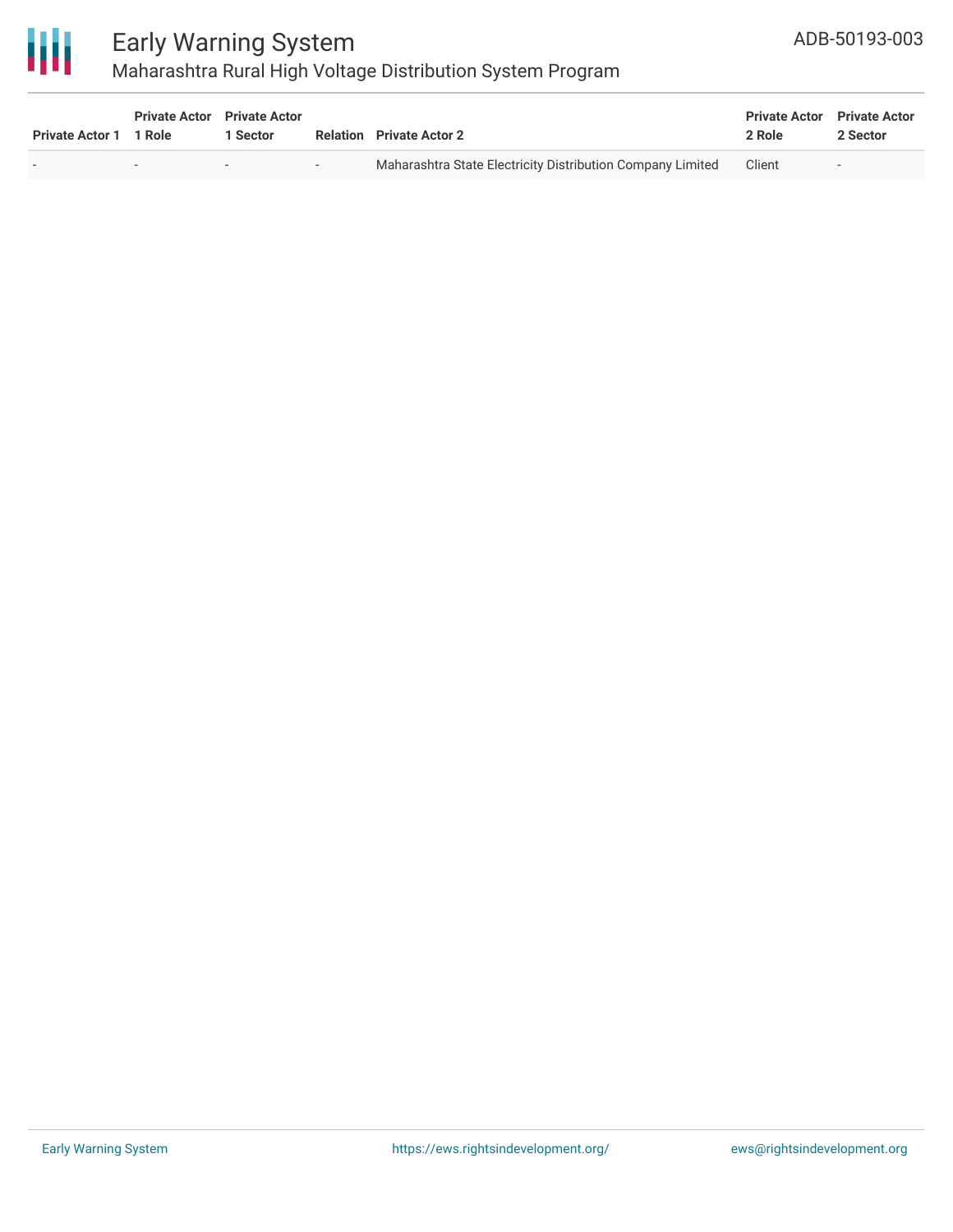

#### **Contact Information**

Responsible ADB Officer: George, Len V. Responsible ADB Department: South Asia Department Responsible ADB Division: Energy Division, SARD Executing Agencies: Energy Department, Government of Maharashtra Prakashgad (MSEB) Building Plot No. G-9, Bandra (E) Mumbai - 400051 Maharashtra State Electricity Distribution Company Limited Plot No. G-9, Prakashgad, Bandra (E), Mumbai - 400051

#### **ACCOUNTABILITY MECHANISM OF ADB**

The Accountability Mechanism is an independent complaint mechanism and fact-finding body for people who believe they are likely to be, or have been, adversely affected by an Asian Development Bank-financed project. If you submit a complaint to the Accountability Mechanism, they may investigate to assess whether the Asian Development Bank is following its own policies and procedures for preventing harm to people or the environment. You can learn more about the Accountability Mechanism and how to file a complaint at: http://www.adb.org/site/accountability-mechanism/main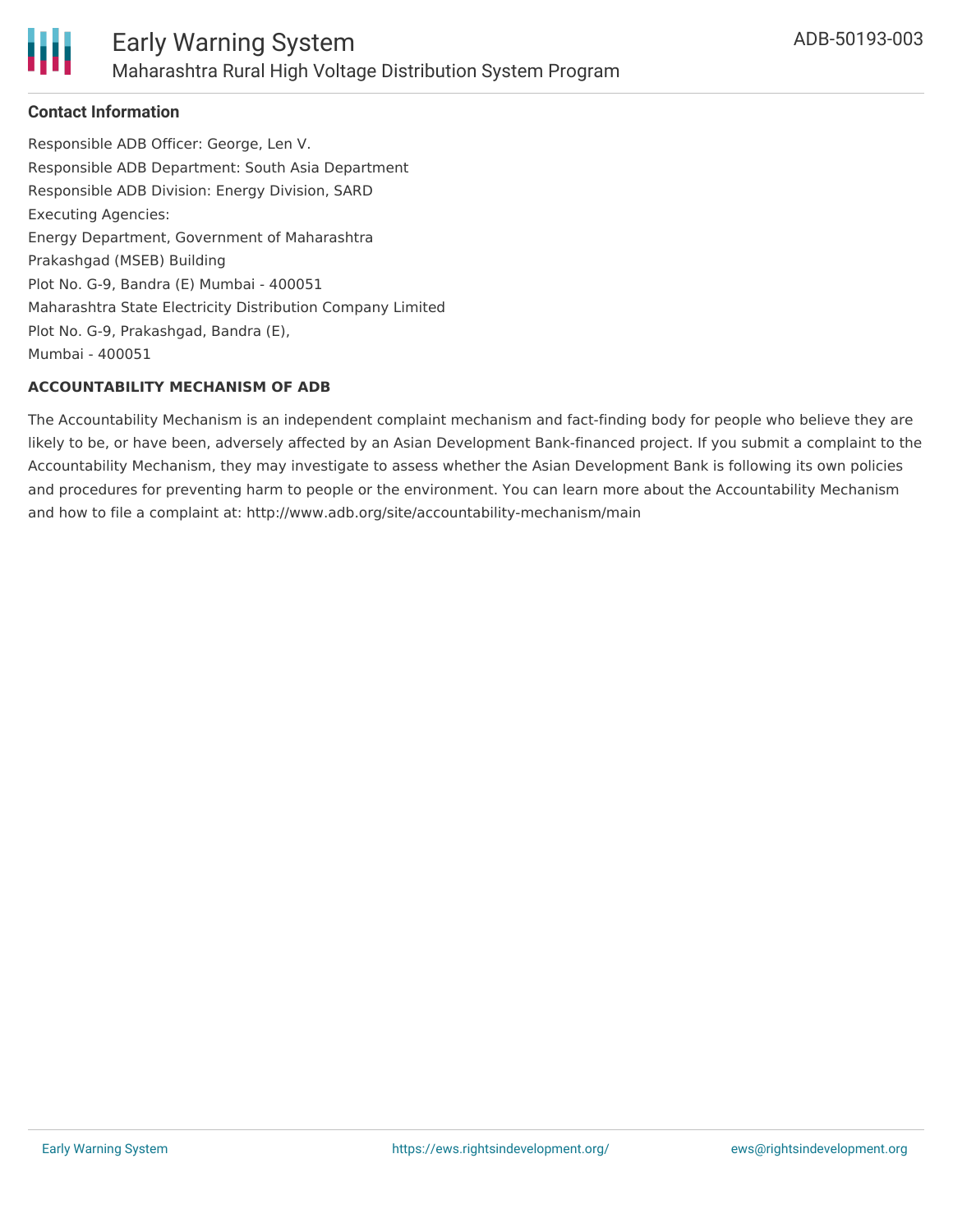

# Early Warning System Maharashtra Rural High Voltage Distribution System Program

#### **Bank Documents**

• Project [Disclosure](https://ewsdata.rightsindevelopment.org/files/documents/03/ADB-50193-003.pdf) PDF [\[Original](https://www.adb.org/printpdf/projects/50193-003/main) Source]